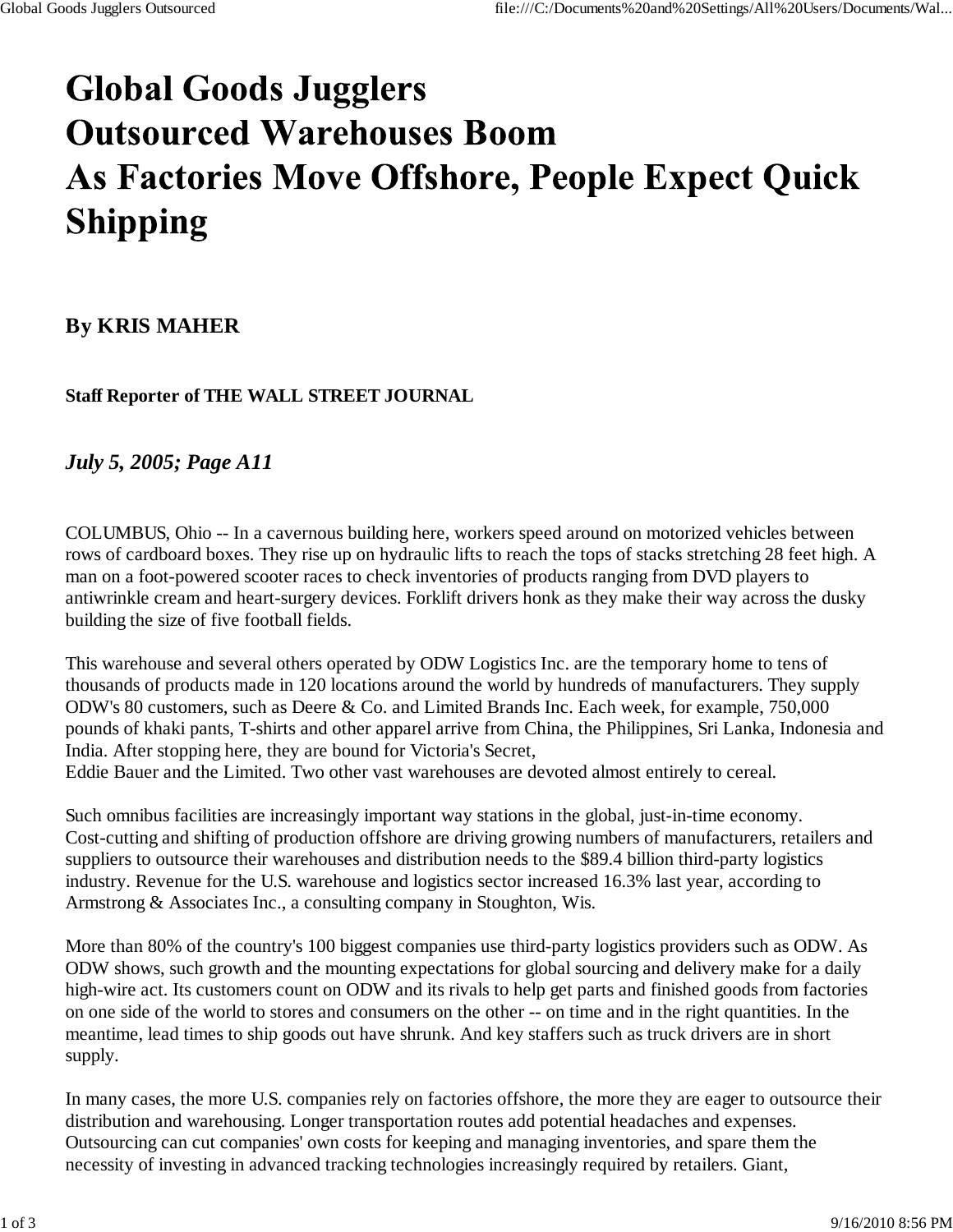multipurpose warehouses can also realize economies of scale for freight costs that individual customers couldn't get on their own.

## **"Right now, distribution warehousing is the next arena of corporate re-engineering and corporate cost-cutting," says John Boyd, president of Boyd Co., a Princeton, N.J., consulting firm that helps companies pick warehouse and other corporate sites.**

While business is booming, companies like ODW also have to deal with increasingly demanding customers. Cosmetics company SkinStore.com, for example, now relays its customer orders to ODW until as late as 4 p.m. Eastern time for next-day delivery. That leaves ODW just three hours to pack and ship as many as 400 items some days.

"The window on us gets tighter and tighter," says John Ness, ODW's president. The order placement cutoff for that customer was 3 p.m. for next-day delivery two years ago, and before that it was noon, says Mr. Ness.

Logistics providers face additional challenges -- including high staff turnover, employee theft and the occasional hurricane or snowstorm. (An ice storm late last year nearly brought traffic to a halt and cost ODW \$40,000 in overtime and other additional expenses.) The nation's current transportation woes, including bottlenecks at key hubs, add other challenges. During the busy preholiday season last year, a truck driver shortage coupled with regulations reducing the number of hours that drivers can work per shift, forced ODW to staff its operations around the clock six days a week. Even the seemingly humdrum question of where to build a warehouse has become a critical issue, due to high fuel costs and congestion at key ports.

ODW, which has 515 employees, says it expects revenue to increase 38% in 2005 from \$35 million last year. That makes it a relatively small player in an industry that includes giants such as C.H. Robinson Worldwide Inc. and Penske Logistics LLC, a subsidiary of Penske Truck Leasing Co., which had 2004 revenue of \$4.3 billion and \$3.2 billion, respectively. Other large competitors include units of United Parcel Service Inc. and DHL, a unit of Deutsche Post AG.

ODW operates 2.4 million square feet of warehouse space, roughly 60% in Columbus, which though inland is the third-largest port of entry for textiles in the U.S. In addition, ODW has warehouses in Dallas, Chicago, Urbana, Ill., and Battle Creek, Mich., having picked areas with lower real-estate costs along east-west and north-south transportation corridors.

Location was critical for Edwards Lifesciences Corp., which makes products used to treat cardiovascular disease, when it chose ODW two years ago and shut a distribution center it had operated for 15 years in Memphis, Tenn. Today, ODW handles 90% of the packages Edwards distributes to customers in the U.S., from catheters to pressure monitoring kits, many time-critical. Shifting to ODW in Columbus, which was generally closer to the products' final destinations, enabled Edwards to reduce transportation costs. Now, 80% of the products shipped from Columbus are within a two-day drive of its U.S. customers, compared with roughly 50% when those products were sent from Memphis.

ODW can track an item from the moment it leaves an assembly line in China all the way to Columbus, and provide that information to customers via the Internet. Knowing in advance if there is going to be a delay because of a storm, or port congestion, can allow a retailer to call a backup supplier and salvage sales.

Pioneer Electronics Inc. relies on ODW not just for warehousing and distribution, but for basic assembly as well. ODW workers put stereo speakers from China in a single box with receivers from Thailand, other smaller parts from elsewhere and instructions. The boxes are then shipped to the home-theater sections of Wal-Mart Stores Inc. stores.